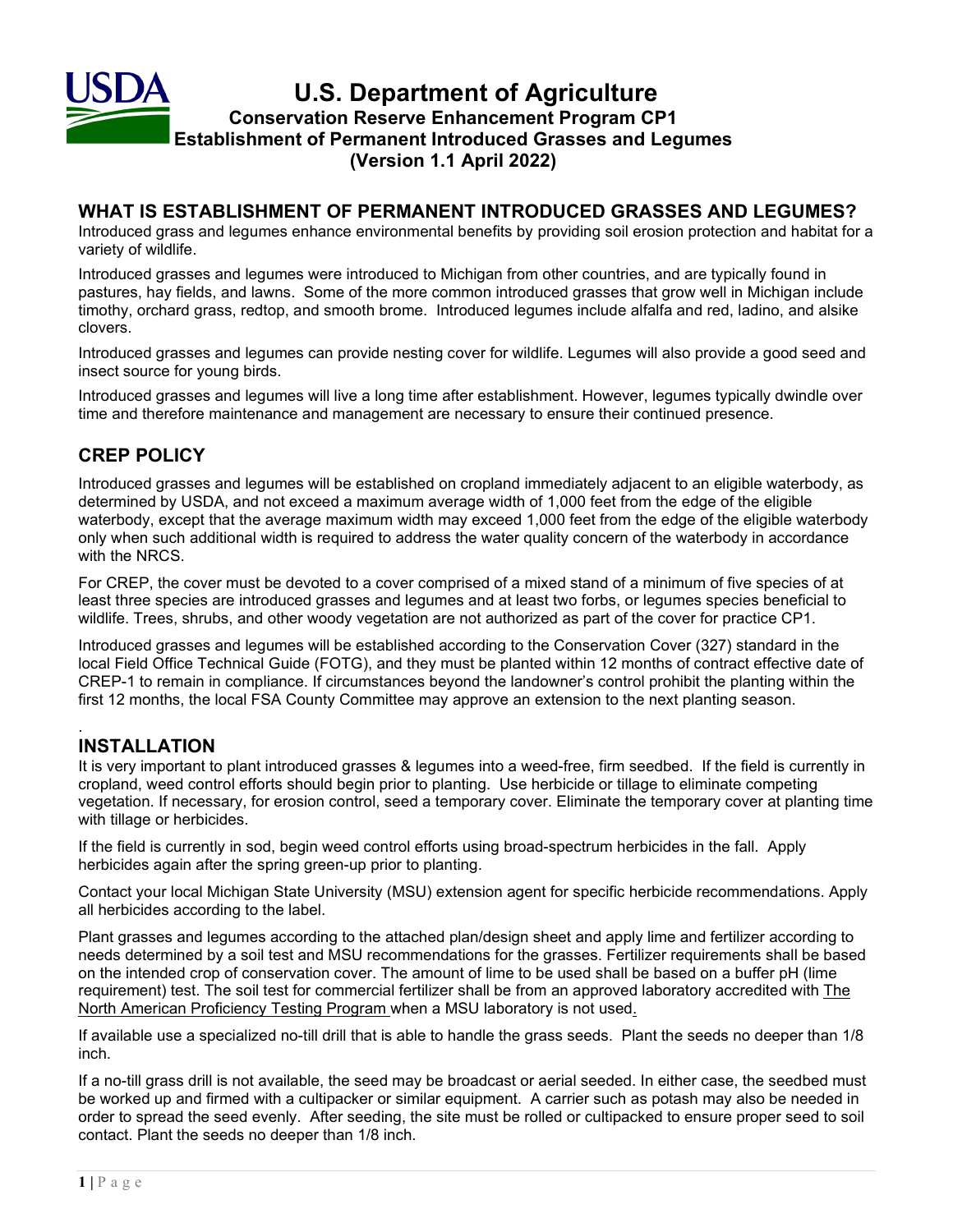For grasses, mow, or apply herbicides as needed to control unwanted vegetation until the practice is established. Mow when competing weeds are taller than the planted vegetation, and at a height above the planted vegetation. Introduced grasses will not be mowed lower than 4" - 6" to ensure plant health.

For additional information on establishment and maintenance, see NRCS – Michigan Conservation Sheets (available at [http://www.nrcs.usda.gov/t](http://www.nrcs.usda.gov/)echnical/efotg/ in Section IV).

### **OPERATION AND MAINTENANCE**

Undesirable plants, insects, and pests shall be controlled, including such maintenance as necessary to avoid detrimental effects to the surrounding land. Some of the most common pests that need controlled on CREP acreage include autumn olive, multi-flora rose, spotted knapweed, quackgrass, canada thistle, etc.

After practice establishment, maintain the planting according to your CREP conservation plan. Maintenance activities are allowed only on a spot basis and only if necessary, to maintain stand health, maintain stand diversity, or control pests that will damage the CREP cover or adjacent lands. Mowing is only authorized between Aug 1<sup>st</sup> and Aug 20<sup>th</sup> to protect ground-nesting wildlife and to allow re-growth for winter cover. Other maintenance activities (herbicides, burning, etc.) are only allowed between August  $1 -$  May  $1<sup>st</sup>$  (i.e. - outside of the Primary Nesting and Brood-Rearing season). If maintenance activities are needed at times other than these, the FSA County Committee must approve the maintenance activity prior to the activity occurring.

Mowing for generic weed control or for cosmetic purposes is prohibited.

# **MANAGEMENT**

CREP contracts must have management activities scheduled that are site specific and will ensure plant diversity, wildlife habitat, and protection of soil and water resources. Management activities that will benefit introduced grass and legume plantings include disking, grass-specific herbicide applications, and inter-seeding legumes. All management activities must be performed according to NRCS Standards and Specifications and CREP policy.

### **HAYING AND GRAZING**

The seeded area must not be harvested or grazed by domestic livestock for the life of contract. However, CREP contracts may be approved for limited haying or grazing as a site-specific management activity or if authorized as an emergency by the Secretary of Agriculture. Any haying and grazing activities must be included in the conservation plan and approved by the FSA County Committee prior to harvesting the forage. Haying and grazing must be performed according to NRCS Standards and Specifications and CREP policy.